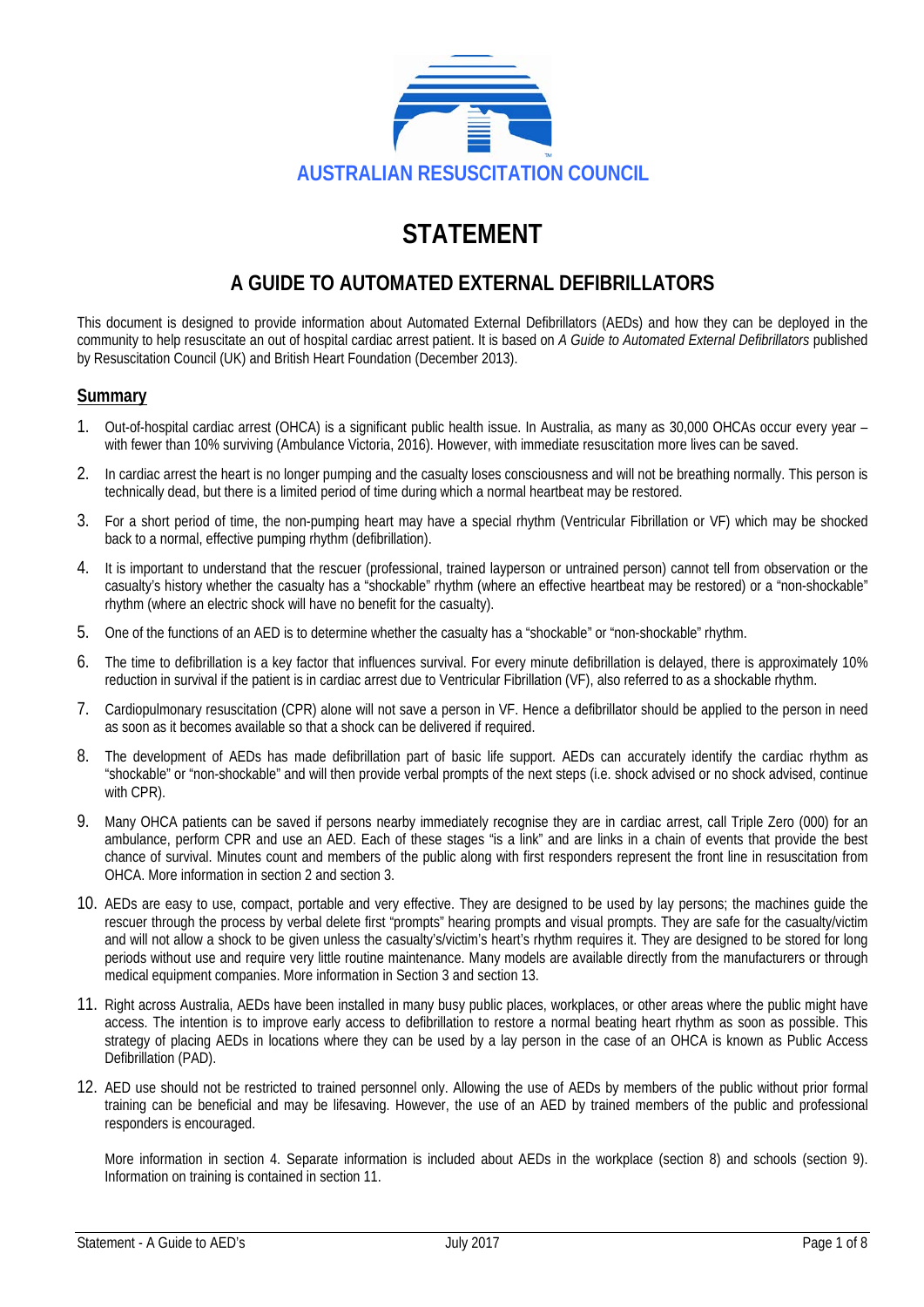- 13. In Australia, there are very few legal barriers to PAD. A rescuer / person who has acted appropriately to help a patient who has suffered cardiac arrest would not be sued regardless of the outcome. More information in section 6.
- 14. There are a number of factors to consider when contemplating purchasing and installing an AED, some of these considerations are discussed in sections 5 and section 7. These decisions can also be made with the assistance and guidance of the state ambulance service who can provide advice relating to AED purchase, installation and other practical information.
- 15. AEDs should be placed or stored where they are most likely to be needed; they must be accessible with a minimum of delay. All persons working at the site need to be aware of their purpose and location, and the steps to be taken should someone suffer Sudden Cardiac Arrest (SCA). This will include calling Triple Zero (000) for an ambulance service and activating the organisation's emergency response plan: ie, to commence CPR on any unconscious, non-breathing person and to get the AED as soon as possible, apply the pads and follow the AED's prompts. More information in section 5 and section 12.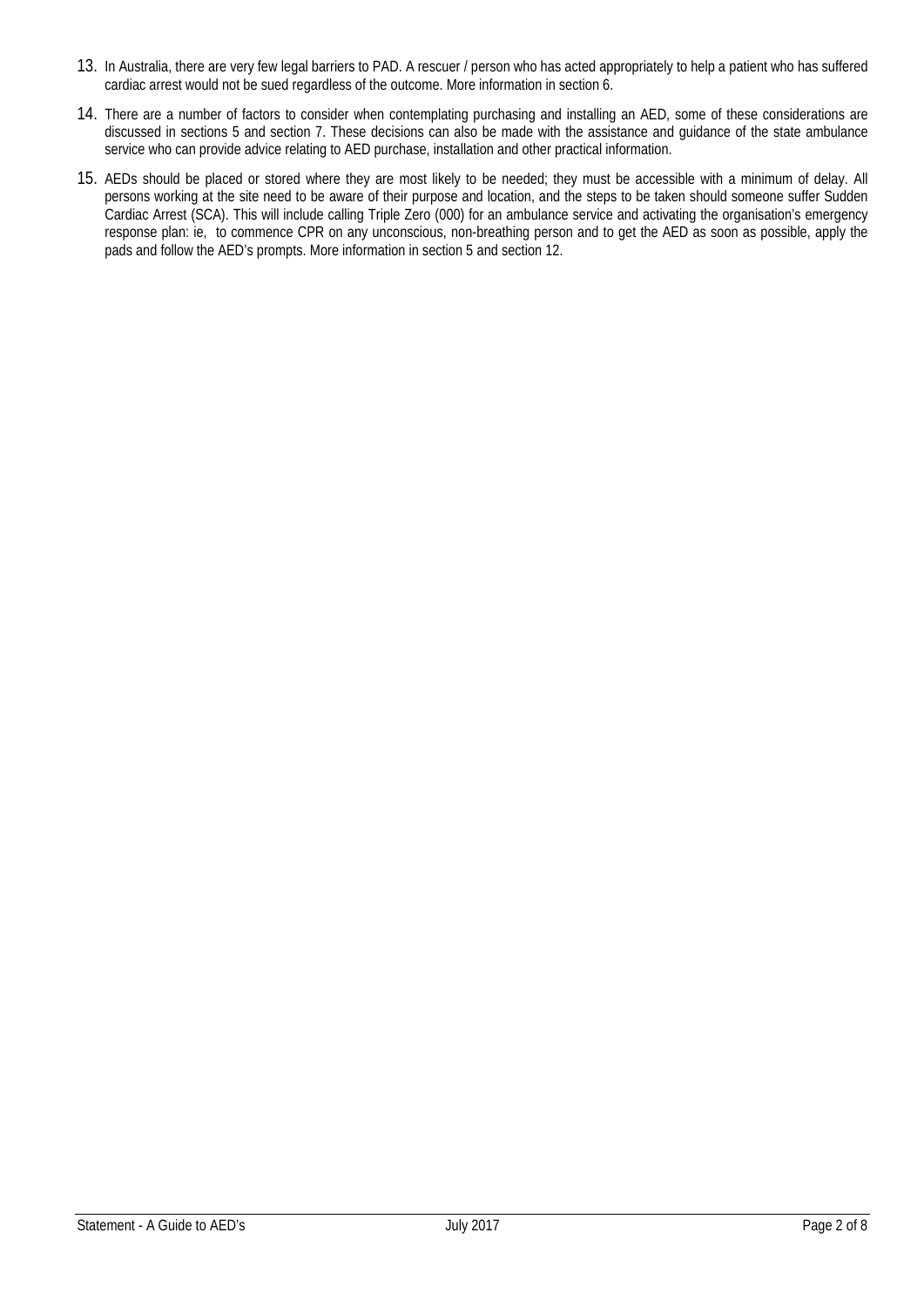## **1. Introduction**

Defibrillation is one crucial stage in a sequence of events that need to occur for the resuscitation of a patient of OHCA. This sequence, or 'chain of survival', starts by facilitating *readiness* in the community to enable early response to an OHCA. This includes implementing publically accessible AEDs, training the community in CPR and AED use, and having a tested emergency response plan in the case of an OHCA. The *readiness* stage assists with the early activation of the next four stages to help improve chances of survival; *Early recognition and calling Triple Zero (000)*, *early CPR, early defibrillation* before advanced life support *post resuscitation care*.



Early defibrillation supported by the increased availability of AEDs is an important development in the treatment of OHCA. Time to defibrillation is a crucial factor in survival. AEDs are now widely available and increasingly used by persons, who often have little or no training, to restore a normal ("pumping") heartbeat in a victim of OHCA.

The crucial determinant of survival is the time between collapse and the use of the AED to deliver a shock. The strategy, therefore, is to have an AED installed at a place where it might be needed so that it can be accessed quickly by someone nearby, taken to the person who has collapsed, and used before the arrival of the ambulance service. This arrangement is known as Public Access Defibrillation (PAD).

In this guide we explain the background to defibrillation and describe some important practical aspects of setting up an AED program or PAD scheme. The information will help those considering establishing an AED program in any public place. Public places include the workplace, school, fitness centre, or a transport, shopping or sports facility. Similarly the information will be relevant to those wishing to make an AED generally available by placing one in a prominent place in their local community. It is not intended as a guide for the purchase of an AED for use in the home.

## **2. Background**

OHCA is a major cause of death in all developed western countries. In Australia, there are as many as 30,000 cases of OHCA every year, with around 1 in 1,000 of the population suffering OHCA. Currently, less than 10% survive.

Most cases of OHCA are due to an abnormality of the heart's electrical rhythm called ventricular fibrillation (VF) in which the electrical impulses that normally control the heart becomes chaotic and uncoordinated. The heart stops beating (i.e. it ceases to act as a pump) and the circulation of blood stops. Death is inevitable unless the condition is recognised promptly and defibrillation is carried out. Defibrillation is the use of a controlled electric shock that stops the chaotic rhythm of VF and allows the normal, organised, electrical rhythm of the heart to re-start. This can allow the pumping action of the heart to return.

The major factor limiting the number of people who survive OHCA is the ability to provide defibrillation within a critical time. Conditions for defibrillation are optimal for only a few minutes after the onset of VF, although this period can be extended if a rescuer provides effective CPR, particularly chest compressions. CPR by itself cannot restore a normal heart rhythm but it can "buy time" until a defibrillator is available and used. For details about this se[e http://resus.org.au/guidelines/.](http://resus.org.au/guidelines/) Nevertheless, for the patient in VF, the chance of survival falls by around 7 - 10% with every minute that defibrillation is delayed. Therefore, the key to early defibrillation is the use of an AED by a person near the cardiac arrest patient.

The term 'heart attack' is often used to refer to cardiac arrest, but this is incorrect. A heart attack (or myocardial infarction) occurs when an artery supplying the heart itself with blood becomes blocked. This usually causes chest pain and leads to damage to the muscle of the heart. A heart attack may cause cardiac arrest, but this is by no means inevitable.

However, the risk of this happening emphasises the importance of calling Triple Zero (000) immediately for anyone with a suspected heart attack, so that they can receive treatment to reduce the damage to their heart and reduce the risk of cardiac arrest. As soon as a heart attack is suspected, the nearest available AED should be brought to the scene as a precaution in case the patient does subsequently suffer a cardiac arrest.

There are many causes of cardiac arrest, however as soon as a person becomes unconscious and stops breathing normally, they all require immediate resuscitation.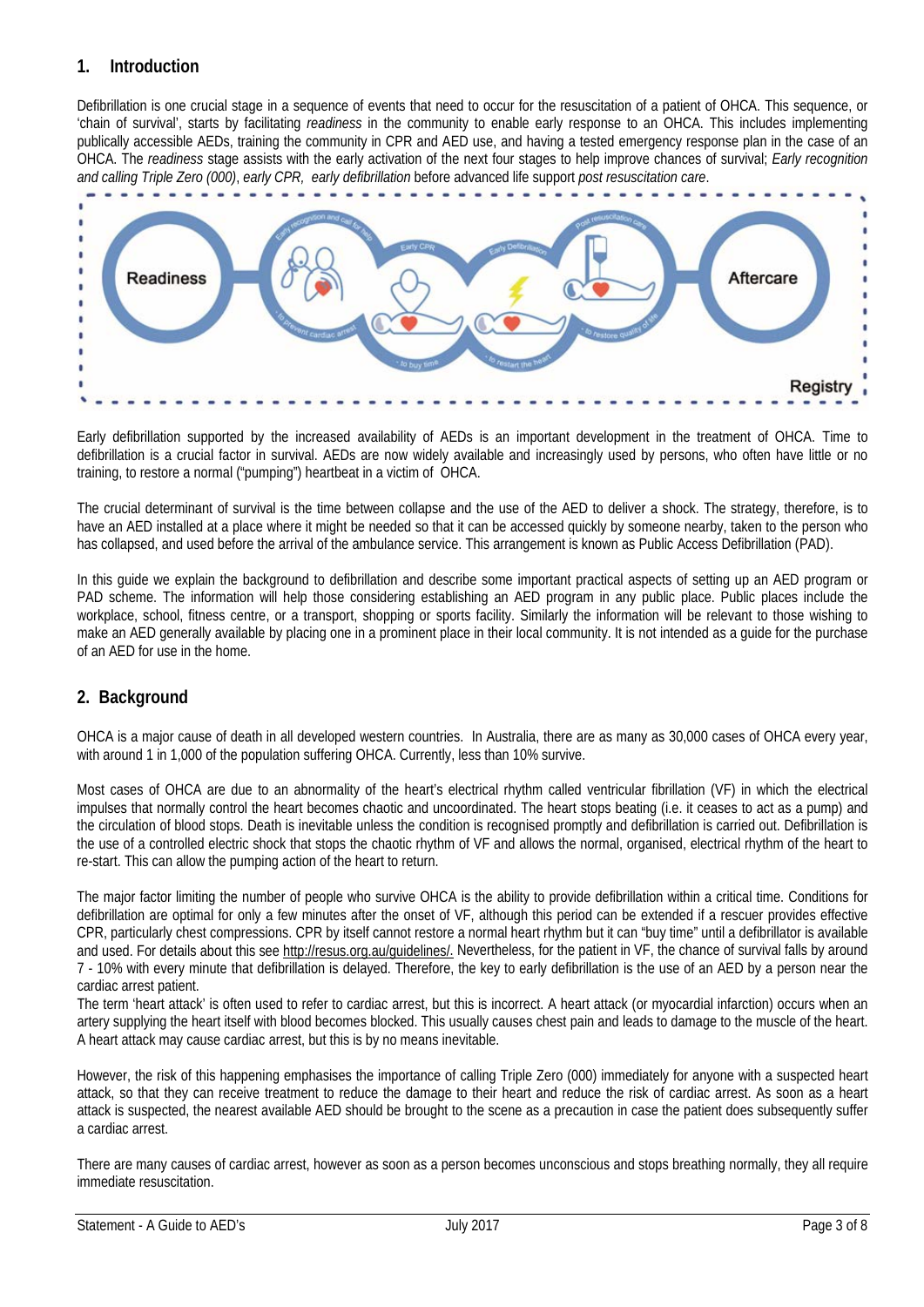## **3. The Automated External Defibrillator**

All that is required to use an AED is to recognise that someone who has collapsed may be in cardiac arrest and attach the AED's two adhesive pads (electrodes) to the patient's bare chest. These pads allow the AED to monitor the heart's electrical rhythm and will deliver a shock if it is needed. The AED will provide verbal prompts and some models also provide visual prompts on a screen.

The AED will analyse the heart's electrical rhythm and if it detects a rhythm likely to respond to a shock (a rhythm such as Ventricular Fibrillation), it will charge itself ready to deliver a shock. Some devices then deliver the shock automatically without needing any further action by the rescuer; others prompt the rescuer to press a button to deliver the shock (these are often referred to as 'semi-automatic' AEDs or SAEDs). The AED will then prompt the rescuer to give the patient CPR for two minutes. After two minutes, the AED will again prompt the rescuer/s not to touch the patient while it checks the heart rhythm to determine if another shock is required. The AED will continue to provide prompts as required. These should be followed until advance life support (i.e. paramedics) arrive and are ready to provide further treatment.

Modern AEDs are reliable and will only shock a patient when it is required. They are safe for both the patient and the rescuer, and present minimal risk of a rescuer receiving a shock. Care should be taken not to touch the person during shock delivery. There are no reports of harm to rescuers from attempting defibrillation in wet environments.

AEDs require minimal routine maintenance or servicing; most perform daily self-checks and display a warning if they need attention. Most AEDs currently offered for sale have a minimum life-expectancy of ten years. The batteries and pads have a long shelf-life, allowing the AED to be left unattended for long intervals. More details are given in section 9.

These features of AEDs make them suitable for use by members of the public with little or no training, and for use in PAD schemes.

As well as having an AED on site (and people prepared to use it) it is also vital that as many people as possible learn CPR. This includes learning how to recognise cardiac arrest, call 000 (Triple Zero) and performing CPR (chest compressions and rescue breaths). Providing CPR helps maintain the oxygen supply to the brain and other vital organs, it can also contribute to helping restore an effective heart beat during defibrillation.

In a case where no AED is available, the rescuer should continue with CPR until advance life support is ready to provide treatment. All rescuers should perform chest compressions, and if a rescuer is trained and willing to give breaths they should do so. For more details see [http://resus.org.au/guidelines/.](http://resus.org.au/guidelines/)

## **4. AED programs**

The use of AEDs by lay people who were not health professionals has seen many successful PAD programs established across Australia in recent years. One such program was introduced in Victoria as a government-led initiative (Public Access Defibrillation Pilot Program, 2002). This initiative placed AEDs in airports, railway stations, and other public places where the ambulance service records showed that OHCA occurred most frequently. Staff working in these places were then trained in CPR and how to use the AEDs in their workplace.

These programs have been effective in Victoria with 69% of patients surviving when first defibrillated by a public AED, this compares with a 48% survival rate when the first shock is provided by Paramedics (Ambulance Victoria, 2016) . Similar results have also been experienced in other states and territories. With the growing public awareness and acceptance of AEDs, and their increasing availability, AEDs are increasingly being installed in public locations. Funding for these devices have been provided in a number of ways, which include and are not limited to; government grants, community fundraising, financial institutions, benevolent organisations and charities.

## **5. Establishing an AED program or PAD scheme**

#### *Is an AED needed here?*

This question may arise because:

- a) Someone has placed one in a similar location or organisation.
- b) A cardiac arrest has occurred at the location and treatment had to wait for the arrival of the ambulance service. Often there is a feeling that the event might have been managed more efficiently if an AED was available.
- c) An approach is made by those promoting the purchase and deployment of AEDs.
- d) Employers are considering their obligations within the Health and Safety legislation.
- e) Occupiers of premises (including sporting and recreational establishments) are considering their civil law 'duty of care' to visitors and users of their facilities.

In general, the more likely it is that an AED will be used, the more worthwhile it is to install one. Unfortunately there is no agreed criteria to base definitive advice on whether or not to provide an AED in any specific location, however consideration of the following points should help make a decision: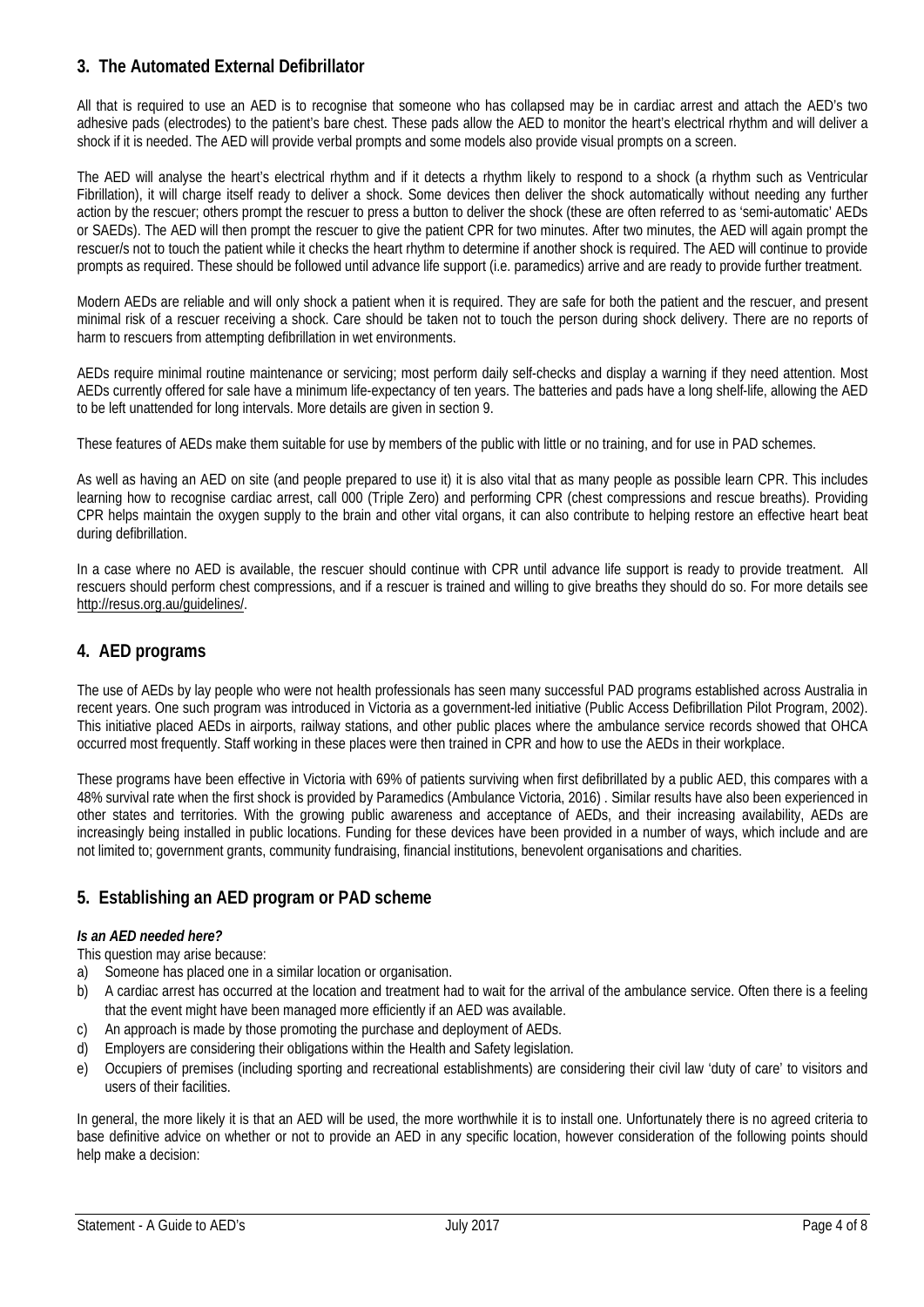- Cardiac arrest affects predominantly middle-aged and older people (more men than women). Some younger people (including athletes and elite sportspeople) suffer cardiac arrest or sudden cardiac death; this is much less common but may attract understandable public attention.
- People with underlying heart disease (particularly ischaemic heart disease, in which the coronary arteries are narrowed) are particularly vulnerable.
- The greater the number of people present in or passing through any one place the greater the risk of cardiac arrest occurring there.
- Cardiac arrest often occurs during exertion. The stress of travel is also a recognised precipitant, but in many other cases there is no recognised trigger.
- The purpose of installing an AED is to deliver a shock as soon as possible after a cardiac arrest if possible within five minutes at the most. Delays in fetching the AED or obtaining a code to unlock a cabinet may reduce the chance of success. Therefore, AEDs should be easily accessible and not locked away in cupboards and drawers.
- Although untrained members of the public have used AEDs successfully to save life, the majority of successful AED use has been by trained people (albeit people with modest training) who were nearby. It is essential for people on site who are willing to use an AED to be trained in their use.
- In a workplace situation, it will be sensible to train first-aiders or 'appointed persons' in the use of an AED. However, it is encouraged that untrained members of staff are made aware of how easy it is to use an AED in case a trained member of staff is not available during a cardiac arrest emergency. They should also be made aware that they cannot hurt the patient as the AED will only shock the person when a shock is likely to be effective.
- The ability to perform CPR is a vital skill that increases survival, and can buy time until the AED can be used.

These points should be considered and are supported by the fact that the PAD schemes have been show to save lives as they enables early defibrillation prior to ambulance arrival.

By considering each of these points in any individual situation, a practical decision about whether or not to install an AED can usually be made.

#### **6. Legal issues**

In Australia, 'Good Samaritan' legislation protects volunteers and lay people who go to the help of others. Whilst many people are concerned about the legal situation of those who attempt to resuscitate someone, it is very unlikely that a potential rescuer could be sued. Having decided to assist, a rescuer is expected to display a standard of care appropriate to their training (or lack of training). No 'Good Samaritan' or volunteer in Australia has ever been successfully sued for consequences of rendering assistance to a person in need. Indeed, legal protection is provided. (Australian and New Zealand Council on Resuscitation, 2015). Rescuers acting as good Samaritans are protected in law via a number of different laws in different states.

Furthermore in Australian law, for someone to be held liable for negligence it would have to be shown that their intervention had left the patient in a worse situation than if there had been no intervention. In the circumstances under discussion (i.e. someone who is technically dead following a cardiac arrest) it is very unlikely that this would arise.

#### **7. Working with the ambulance service**

People who want to install an AED need access to help and guidance, for example on exactly where to place it, how to make sure that it is most likely to save a life, and how to arrange training and support.. The state ambulance service is a ready source of expertise on the provision of resuscitation services and can offer practical advice about the potential value and effectiveness of an AED in any situation, and advise about training in CPR and the use of AEDs. Contact should be made with the state ambulance service to assist with community education. Details of contact points for all state ambulance services in Australia are provided in **appendix 1**.

Many state ambulance services train community first-responders and equip them with AEDs and other basic equipment, so that they can respond to local medical emergencies before ambulance arrival. They are, therefore, well aware of the challenges facing all users of AEDs and any organisation that installs an AED.

The protocols used in ambulance control rooms aim to maximise the contribution that those present at the scene of an emergency can make before the ambulance arrives. The call-takers will encourage, and where required instruct, bystanders to perform CPR and to use an AED if available. The call-taker may know the location of the nearest AED if it has previously been registered in the state ambulance services AED database. We encourage all owners of AEDs to register these devices with their state ambulance service so that the AED can provide maximum benefit. This can include use of the AED outside the specific premises where it is situated.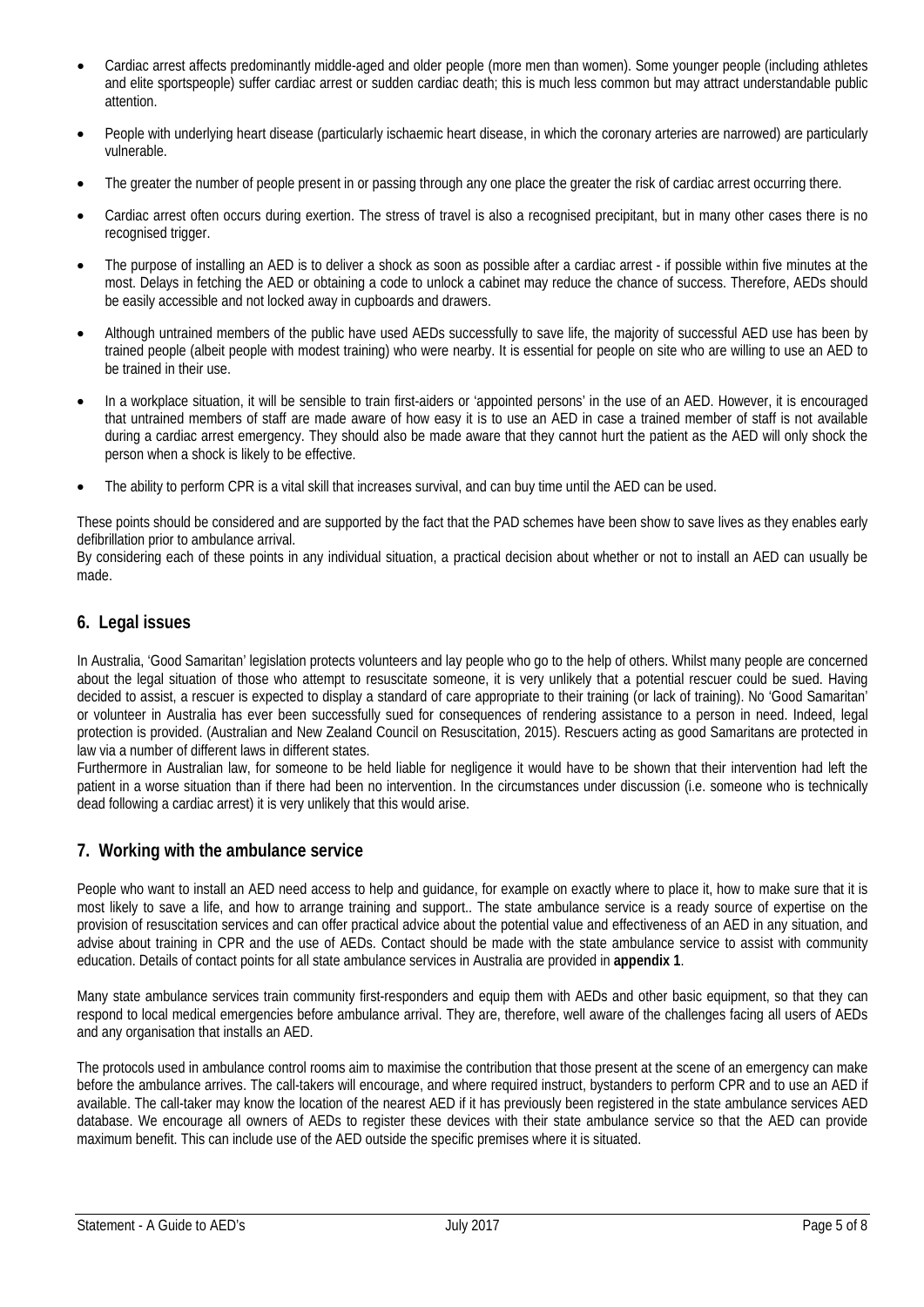## **8. AEDs in the workplace**

The aim of installing AEDs in the workplace is to protect the workforce and also protect members of the public. Concentrating on the workforce, the incidence of cardiac arrest in the workplace in Australia is not known accurately, but in the USA (population 312 million), 400 deaths from cardiac arrest are reported to the Occupational Safety and Health Administration each year [http://www.osha.gov/dts/tib/tib\\_data/tib20011217.pdf](http://www.osha.gov/dts/tib/tib_data/tib20011217.pdf)

The Institution of Occupational Safety and Health (IOSH) commissioned a survey of 1,000 business decision-makers across the UK and found that 513 did not have AEDs in their workplace. Almost two thirds of the negative responses came from medium to very large companies. It appears, therefore, that whilst almost half the companies surveyed did have AEDs available, many did not. While there have been no similar studies undertaken in Australia, it could be assumed that similar results may be found, making it even more critical to promote the installation of AED's in workplaces and other public locations.

Employees who have had first aid experience make ideal potential AED rescuers. Employees who are currently designated "first-aiders" will have undertaken the nationally recognised Provide First Aid (HLTAID003) or Provide Advanced First Aid (HLTAID006). Both of these courses include familiarisation in the operation of an AED. Many organisations require employees or members to have a current Provide Cardiopulmonary Resuscitation (HLTAID001) qualification.

#### **9. AEDs in schools**

Fortunately cardiac arrest in school-age children is rare, but when it does occur it is a particularly tragic event. Several cases have received wide publicity, and specialised charities provide valuable information to health professionals and to the public to increase awareness and promote knowledge on the subject, as well as promoting research and improving recognition and treatment of the underlying causes. The precise incidence is not known as there is no national registry of such events in children, and post-mortem examinations do not always identify the cause (many of the cardiac conditions that cause OHCA in this age group are not detectable after death).

A study to investigate the causes of cardiac arrest at schools in Seattle (population 1.5 million), a city with the best data collection for 'out-ofhospital' cardiac arrest in the world, reported 97 cardiac arrests over a 15 year period. Cardiac arrest occurred at 1 in 111 schools per year. This represented 2.6% of all cardiac arrests treated outside hospitals over the period. Twelve arrests occurred in students, 33 in teachers and other staff, and 52 in other adults not employed at the schools; thus almost 90% of the arrests occurred in adults rather than pupils. The estimated incidence of cardiac arrest in students was 0.18 per 100,000 students per year and in teachers and other staff 4.51 per 100,000 staff members per year. No particular part of a school was found to be a high-risk area but 6 of the 12 student cardiac arrests occurred during exercise; other reports have mentioned a predominance of athletes among student patients of cardiac arrest.

An AED in a school is likely to be used very infrequently, and is more likely to be used on an adult than a pupil. However, an undoubted advantage of having AEDs in schools is that the students will become familiar with them and can learn about their purpose; this could be incorporated into classes on first aid, including training in CPR. School-age children have been shown to be capable of using AEDs in simulated cardiac arrest scenarios, and all school children should be taught emergency life-saving techniques.

## **10. Obtaining an AED**

Several manufacturers supply AEDs directly to the purchaser or through subsidiary medical equipment sales companies. An internet search will reveal many models and options, making choice confusing. Most of the AEDs currently aimed at basic-level responders are suitable for community AED schemes. Some models are designed for use by more highly trained responders (and have additional features like ECG screens), but these are not appropriate for basic-level responders.

The state ambulance service may provide recommendations (usually based on compatibility with the models they use). Important differences between models include the cost of buying the AED itself, the cost and shelf-life of batteries, the cost and shelf-life of the electrode pads, the duration of manufacturer's guarantee, and the after-sales services provided. It is important to ensure that the AED has been approved by the Australian Therapeutic Goods Administration (TGA). All these factors should be considered when making a choice. It can be useful to ask others about their experience with a particular AED before going ahead with a purchase.

The purchase of more than one machine usually reduces the unit price, and such discounts should be sought when several AEDs are purchased. Large organisations (e.g. a supermarket chain) buying many devices should consider a formal competitive procurement exercise as substantial savings can be made.

A number of community and philanthropic groups also provide donated or subsidised AEDs. Alongside government schemes, this can provide a valuable opportunity for community groups to access AEDs either free-of-charge or at a greatly subsidised rate.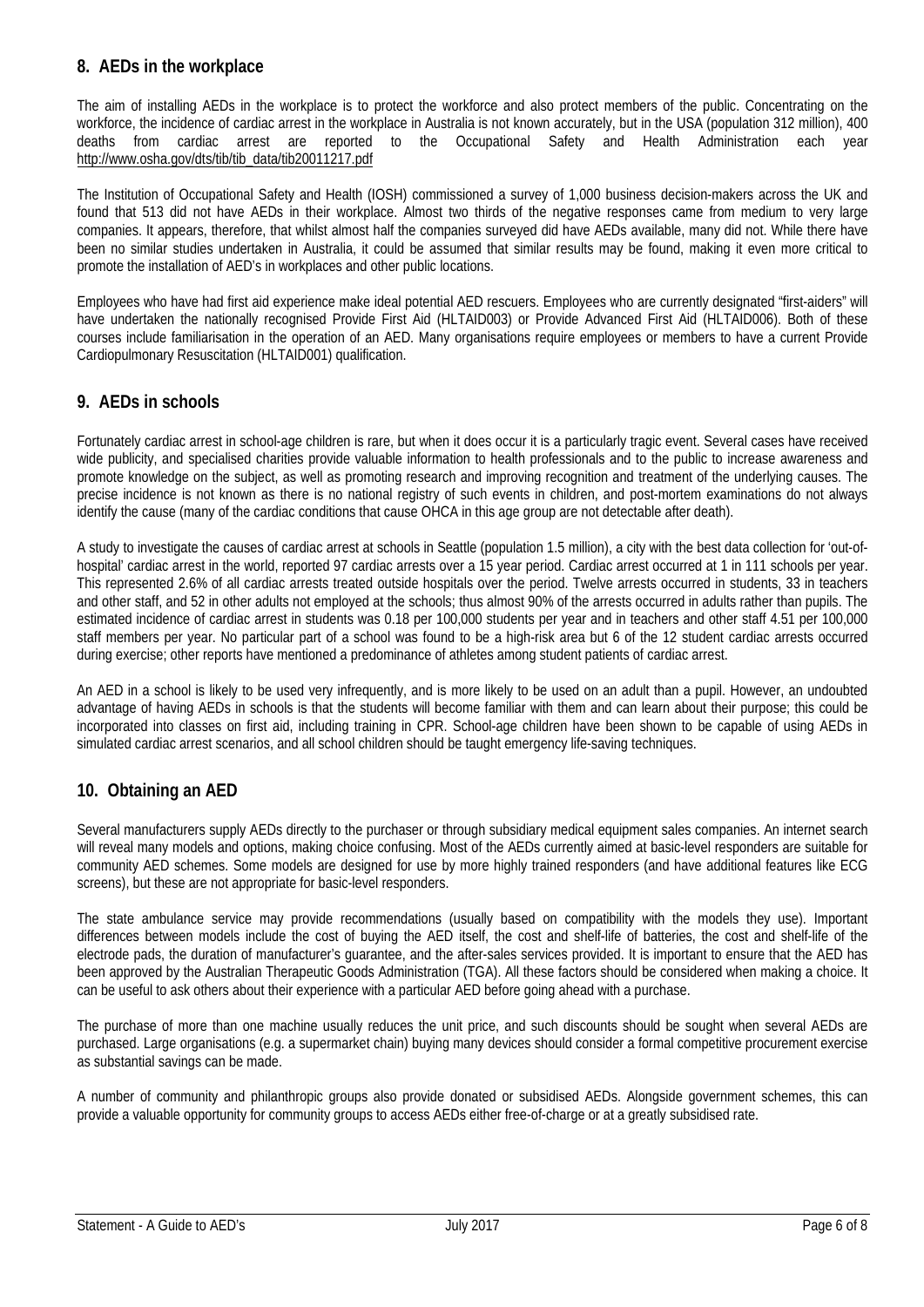## **11. Arranging training for responders**

We have already seen that the crucial factor in the resuscitation of someone from VF is to provide a shock from an AED with the minimum of delay. Time should not be wasted if trained staff are not immediately available. Untrained people have used the devices successfully to save life and a lack of training (or recent refresher training) should not be a barrier. Provided someone is willing to use the AED they should not be inhibited from doing so.

There are advantages of having a core number of appropriately trained personnel and training people to use an AED, a core of responders can be achieved quickly without major cost. Providers of CPR and AED education and training include the state ambulance service, first aid organisations (e.g. the Australian Red Cross, St John Ambulance, Life Saving Victoria) and private training companies. Choice of training provider will depend on what is available locally, the numbers being trained, and the pre-existing level of expertise of the trainees.

Increasingly, on-line or distance-learning programs are being offered and may be used more widely in the future, particularly for refresher training. As a minimum standard, it is recommended that responders complete the HLTAID001 Provide Cardiopulmonary Resuscitation, however it is again stressed that an AED may be utilised by untrained personnel simply by following the device prompts.

## **12. Installing the AED**

It is imperative that the AEDs location is promoted within the particular setting (i.e. workplace) so that those willing to use the device know where it is kept and how to access it quickly. No barrier should be put in the way of anyone accessing the AED it when it is needed; **it should not be locked away and inaccessible.**

. Where there is concern that an AED in a public place may be at risk of theft or vandalism, protective security measures (i.e. locked cabinet that requires a PIN code or key) can create delays in accessing the device in the case of a cardiac arrest. Therefore, it is recommended that AEDs are not kept in locked cabinets. If a security measure is installed, it should be accompanied by a reliable process that minimises delay in accessing the device when required.

Most AEDs located in public places are kept in protective cabinets; the standard sign for an AED should be used to show where it is stored [http://resus.org.au/guidelines/aed-signs/.](http://resus.org.au/guidelines/aed-signs/) Various types of cabinets are available offering different levels of security and weather-proofing. With many, the door is alarmed so that when the AED is removed an alarm and/or a strobe light is activated, but local circumstances will determine the need for these features.

In the workplace, it is vital that all employees know that there is an AED present, where it is located and its purpose. Installing the standard sign for an AED nearby will help. Equally important is that everyone knows exactly what they should do to raise the alarm in the event of accident or sudden illness. Organisations with AEDs should consider having a formal policy or emergency management plan to facilitate this.

AEDs should be located as close as possible to their most likely place of use. This will usually be determined by the layout of the building or venue and by the number of people at potential risk in each place. Security considerations may play an additional role. Within most established PAD locations and programs in Australia, it was decided to place AEDs no further than a two-minute brisk walk from the places that they were likely to be used, and this precedent could act as a practical guide. This may also indicate that more than one AED might be considered necessary for a site.

Many state ambulance services maintain an AED Registry that registers locations of AEDs in locations across the state. This process is not mandatory, however registering your AED is encouraged so that the ambulance service can link AEDs in the community to out of hospital cardiac arrest patients. The registry holds information about the specific location and availability of the AED, including the hours it can be accessed. This information can then be provided to a rescuer by the Triple Zero (000) call taker in the case of a cardiac arrest.

## **13. Maintenance**

AEDs require little maintenance.. If the AEDs pads have been used, they require immediate replacement. Expired batteries and AED pads and other consumable items (e.g. shears, towel and plastic gloves) should be replaced in line with their expiration dates (usually 3-5 years). In all cases the manufacturer's recommendations should be followed.

All currently available AEDs perform regular self-checks and if a problem is detected it will be indicated. In most cases they show this by a warning sign or light visible on the front of the machine, or by an audible alert much the same as a flat smoke detector battery. Those owning or maintaining an AED should have a process in place for it to be checked regularly and frequently (ideally daily) and for appropriate action to be taken when necessary. If this task is delegated to individuals, allowance must be made to ensure that the checks are not neglected during absence of staff on holidays or sick leave etc. Some manufacturers provide a replacement AED while one is removed for servicing, and the arrangements for this should be clarified and agreed during the process of buying the AED.